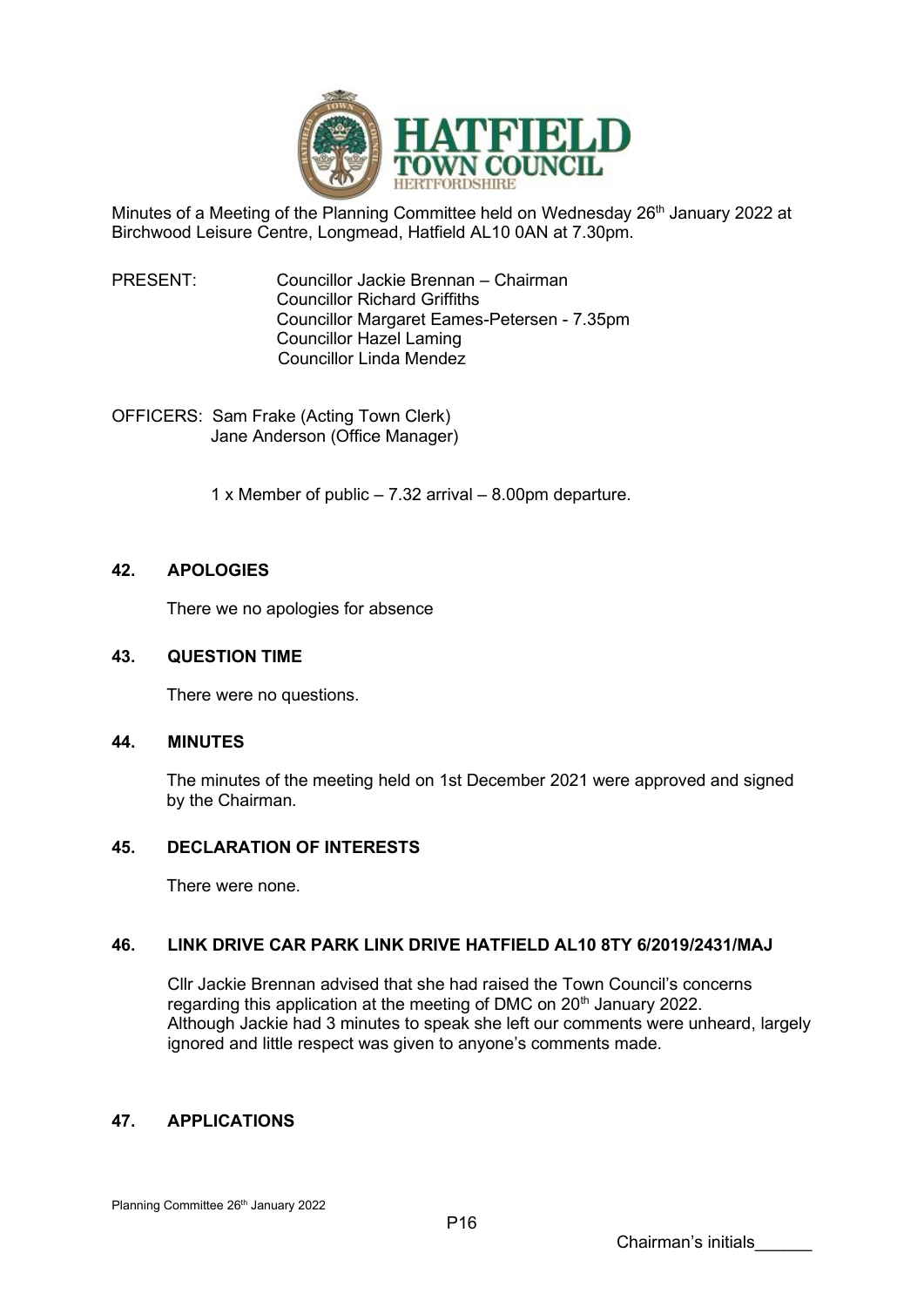| <b>Application</b><br><b>Number</b> | <b>Address</b>                                   | <b>Proposal</b>                                                                                                                                                                                                | <b>Comments</b>                                                                                                                                                                                                                                                                                                                                                                                                                                                              |
|-------------------------------------|--------------------------------------------------|----------------------------------------------------------------------------------------------------------------------------------------------------------------------------------------------------------------|------------------------------------------------------------------------------------------------------------------------------------------------------------------------------------------------------------------------------------------------------------------------------------------------------------------------------------------------------------------------------------------------------------------------------------------------------------------------------|
| 6/2021/3466/HOUSE                   | 19 Peregrine Way<br>Hatfield AL10 9UP            | Erection of loft<br>conversion including 1<br>x rear facing dormer<br>and insertion of 2 x<br>front facing roof lights.                                                                                        | No comment                                                                                                                                                                                                                                                                                                                                                                                                                                                                   |
| 6/2021/3353/HOUSE                   | 49 Mulberry Mead<br>Hatfield AL10 9EH            | Erection of a single<br>storey front and side<br>extension following<br>conversion of garage<br>into a habitable space.                                                                                        | Objection<br>The garage conversion and<br>extensions reduce parking<br>space, while the extensions<br>provide more<br>accommodation, therefore<br>requiring more parking. The<br>area already has restricted<br>on street parking due to the<br>design of the roads. We<br>object due to inadequate<br>parking.                                                                                                                                                              |
| 6/2021/3374/HOUSE                   | 34 Brocket Road<br>Welwyn Garden City<br>AL8 7TY | Alterations to the roof<br>including a hip to gable<br>alteration/ increase in<br>roof height to alter the<br>existing double pitch to<br>a single pitch along<br>with the addition of a<br>rear facing dormer | <b>Comment</b><br>The plan must be wrong as<br>there is no door access to<br>the ground floor bedroom.<br>While converting two gables<br>into one does not detract<br>from the building the dormer<br>adds another set of lines to<br>the profile and make's it look<br>fragmented. Adding an attic<br>room is not objected to but<br>the dormer does not appear<br>good design.                                                                                             |
| 6/2021/3396/HOUSE                   | 75 Woods Avenue<br>Hatfield AL10 8QF             | Erection of single<br>storey front and rear<br>extensions.                                                                                                                                                     | <b>Object</b><br>Due to the dwelling being<br>mid terrace, the size of the<br>extensions will be<br>overwhelming. If neither<br>neighbours have any<br>extensions then this plan<br>nearly doubles the footprint<br>of this property and will be<br>out of keeping with the rest<br>of the dwellings near by. A<br>more modest extension<br>would seem more<br>appropriate. We object to<br>this development due to its<br>size being out of keeping<br>with the neighbours. |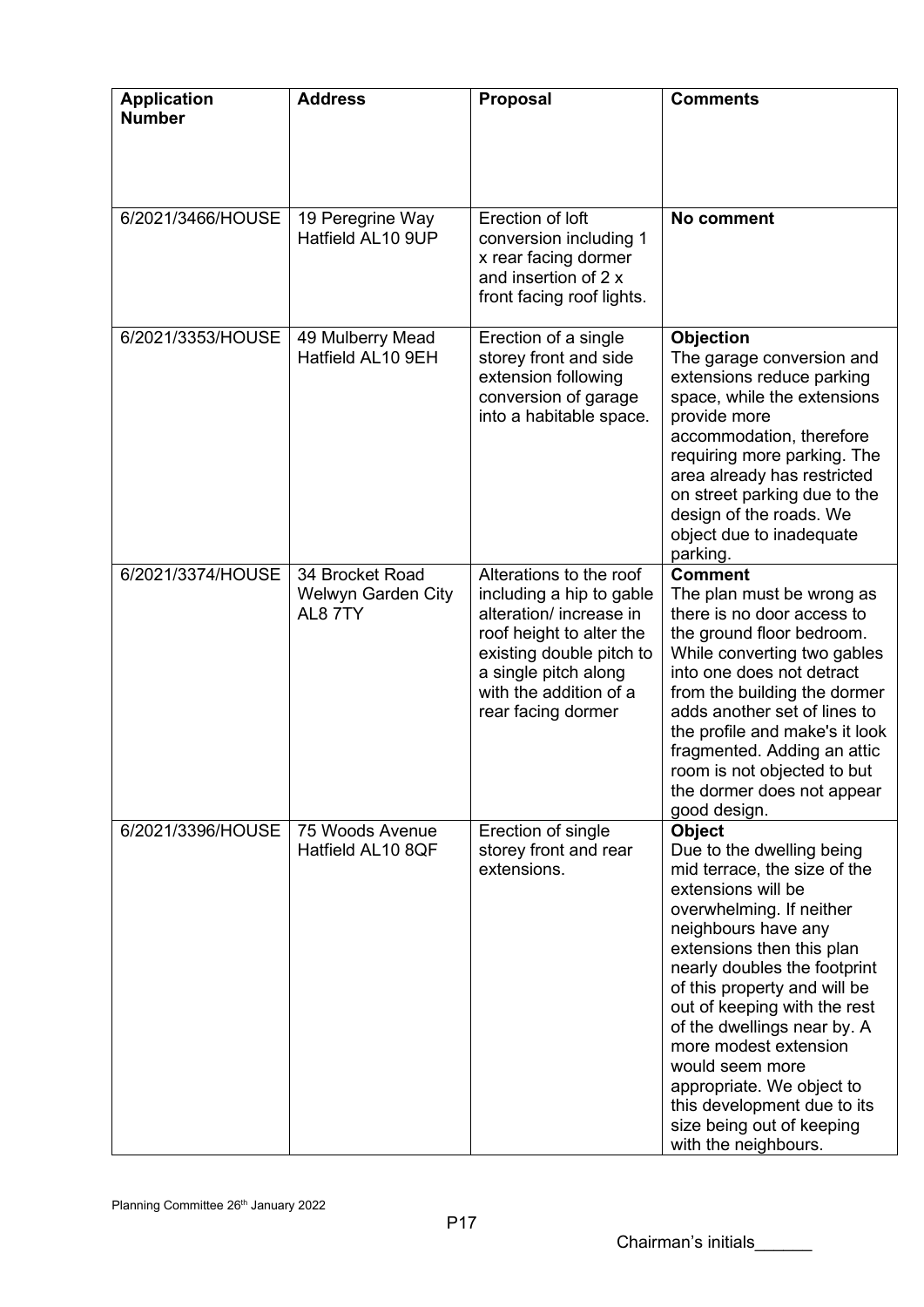| 6/2021/3402/FULL  | 2 Mulberry Mead<br>Hatfield AL10 9EN                                                        | Change of use of<br>private residential<br>dwelling (Use Class<br>C3) to Children's<br>Home (Use Class C2).                                                                                                                                                                                                                                                 | <b>Major Objection</b><br>Concern over staff facilities,<br>where do they sleep?<br>Concern over staff handover<br>& visiting professionals -<br>regarding parking.<br>We support & agree with Cllr<br>Duncan Bells comments.<br>Also location on a corner<br>and a road does not seem<br>an ideal location.                                         |
|-------------------|---------------------------------------------------------------------------------------------|-------------------------------------------------------------------------------------------------------------------------------------------------------------------------------------------------------------------------------------------------------------------------------------------------------------------------------------------------------------|------------------------------------------------------------------------------------------------------------------------------------------------------------------------------------------------------------------------------------------------------------------------------------------------------------------------------------------------------|
| 6/2021/3422/MAJ   | <b>Salisbury Square</b><br>Hatfield AL9 5AD                                                 | Erection of 1 x building<br>containing 3 x flats, 11<br>x offices and 1 x retail<br>unit (Use Class E),<br>erection of 5 x terrace<br>houses with parking<br>and associated works,<br>involving demolition of<br>existing shopping<br>parade with 7 x<br>maisonettes above,<br>alterations to existing<br>parking area and<br>erection of a parking<br>area | <b>Comment</b><br>Strongly support application<br>happy to see progress at<br>site.                                                                                                                                                                                                                                                                  |
| 6/2021/3433/HOUSE | 95 High Dells Hatfield<br><b>AL10 9HT</b>                                                   | Erection of a part<br>single part two storey<br>side extension and<br>fenestration<br>alterations.                                                                                                                                                                                                                                                          | <b>Major Objection</b><br>The application is too large,<br>not in keeping with<br>neighbouring properties -<br>out of keeping with semi-<br>detached design.<br>Out of keeping with twin<br>neighbour number 97.<br>The roof line is badly<br>designed and does not flow.<br>External wall of first floor<br>does not match wall of<br>second floor. |
| 6/2021/3375/HOUSE | 23 Great Braitch<br>Lane Hatfield AL10<br>9FD                                               | Loft conversion<br>including insertion of<br>two rear dormers and<br>three front roof lights                                                                                                                                                                                                                                                                | <b>Comment:</b><br>Concern was raised that the<br>rear dormer over looked<br>neighbouring property 21. It<br>is essential that neighbours<br>are consulted.                                                                                                                                                                                          |
| 6/2022/0031/FULL  | <b>Hatfield Railway</b><br>Station 79 Unit 1<br><b>Great North Road</b><br>Hatfield AL9 5AB | Change of use from<br>retail (use class $E(a)$ )<br>to a booking office (sui<br>generis)                                                                                                                                                                                                                                                                    | Comment;<br>Happy to fully support<br>application and good to see<br>new businesses at the<br>location.                                                                                                                                                                                                                                              |
| 6/2021/3461/FULL  | 10 Thrush Avenue<br>Hatfield AL10 8QU                                                       | Erection of a two<br>storey side extension<br>for use as an attached<br>2-bed dwelling,<br>involving demolition of                                                                                                                                                                                                                                          | <b>Major objection:</b><br>No access for number 10 to<br>rear garden amenities.<br>Application is an over<br>development.                                                                                                                                                                                                                            |

Planning Committee 26<sup>th</sup> January 2022